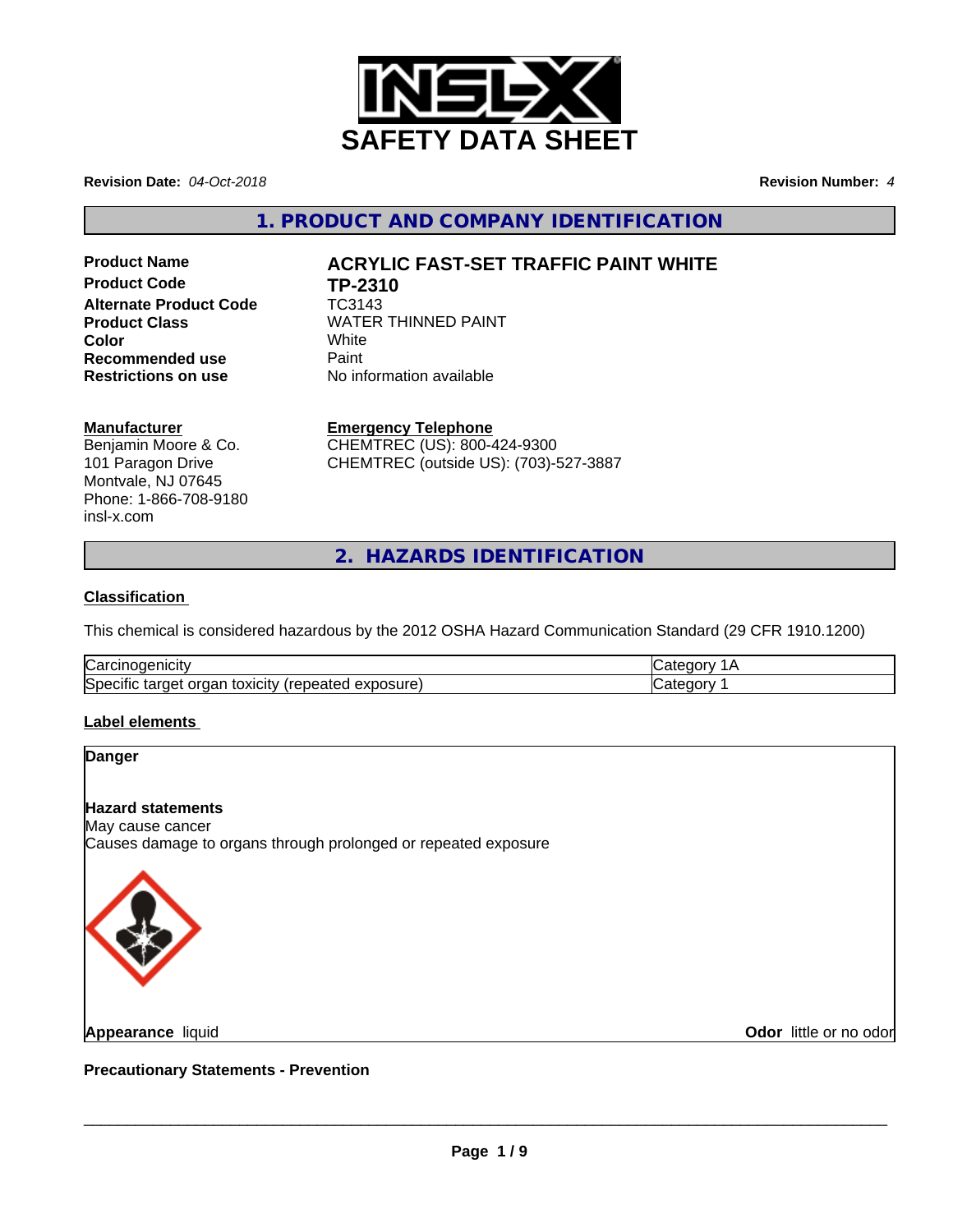# \_\_\_\_\_\_\_\_\_\_\_\_\_\_\_\_\_\_\_\_\_\_\_\_\_\_\_\_\_\_\_\_\_\_\_\_\_\_\_\_\_\_\_\_\_\_\_\_\_\_\_\_\_\_\_\_\_\_\_\_\_\_\_\_\_\_\_\_\_\_\_\_\_\_\_\_\_\_\_\_\_\_\_\_\_\_\_\_\_\_\_\_\_ TP-2310 - **ACRYLIC FAST-SET TRAFFIC PAINT WHITE**

Obtain special instructions before use Do not handle until all safety precautions have been read and understood Use personal protective equipment as required Do not breathe dust/fume/gas/mist/vapors/spray Wash face, hands and any exposed skin thoroughly after handling Do not eat, drink or smoke when using this product

## **Precautionary Statements - Response**

IF exposed or concerned: Get medical advice/attention

#### **Precautionary Statements - Storage**

Store locked up

#### **Precautionary Statements - Disposal**

Dispose of contents/container to an approved waste disposal plant

#### **Hazards not otherwise classified (HNOC)**

Not applicable

#### **Other information**

No information available

# **3. COMPOSITION INFORMATION ON COMPONENTS**

| <b>Chemical name</b>     | CAS No.    | Weight-% |
|--------------------------|------------|----------|
| ∟imestone                | 1317-65-3  | 60       |
| Titanium dioxide         | 13463-67-7 |          |
| Silica,<br>, crystalline | 14808-60-7 |          |

|                                                  | 4. FIRST AID MEASURES                                                                                    |
|--------------------------------------------------|----------------------------------------------------------------------------------------------------------|
| <b>General Advice</b>                            | No hazards which require special first aid measures.                                                     |
| <b>Eye Contact</b>                               | Rinse thoroughly with plenty of water for at least 15 minutes and consult a<br>physician.                |
| <b>Skin Contact</b>                              | Wash off immediately with soap and plenty of water while removing all<br>contaminated clothes and shoes. |
| <b>Inhalation</b>                                | Move to fresh air. If symptoms persist, call a physician.                                                |
| Ingestion                                        | Clean mouth with water and afterwards drink plenty of water. Consult a physician<br>if necessary.        |
| <b>Most Important</b><br><b>Symptoms/Effects</b> | None known.                                                                                              |
| <b>Notes To Physician</b>                        | Treat symptomatically.                                                                                   |
|                                                  | 5. FIRE-FIGHTING MEASURES                                                                                |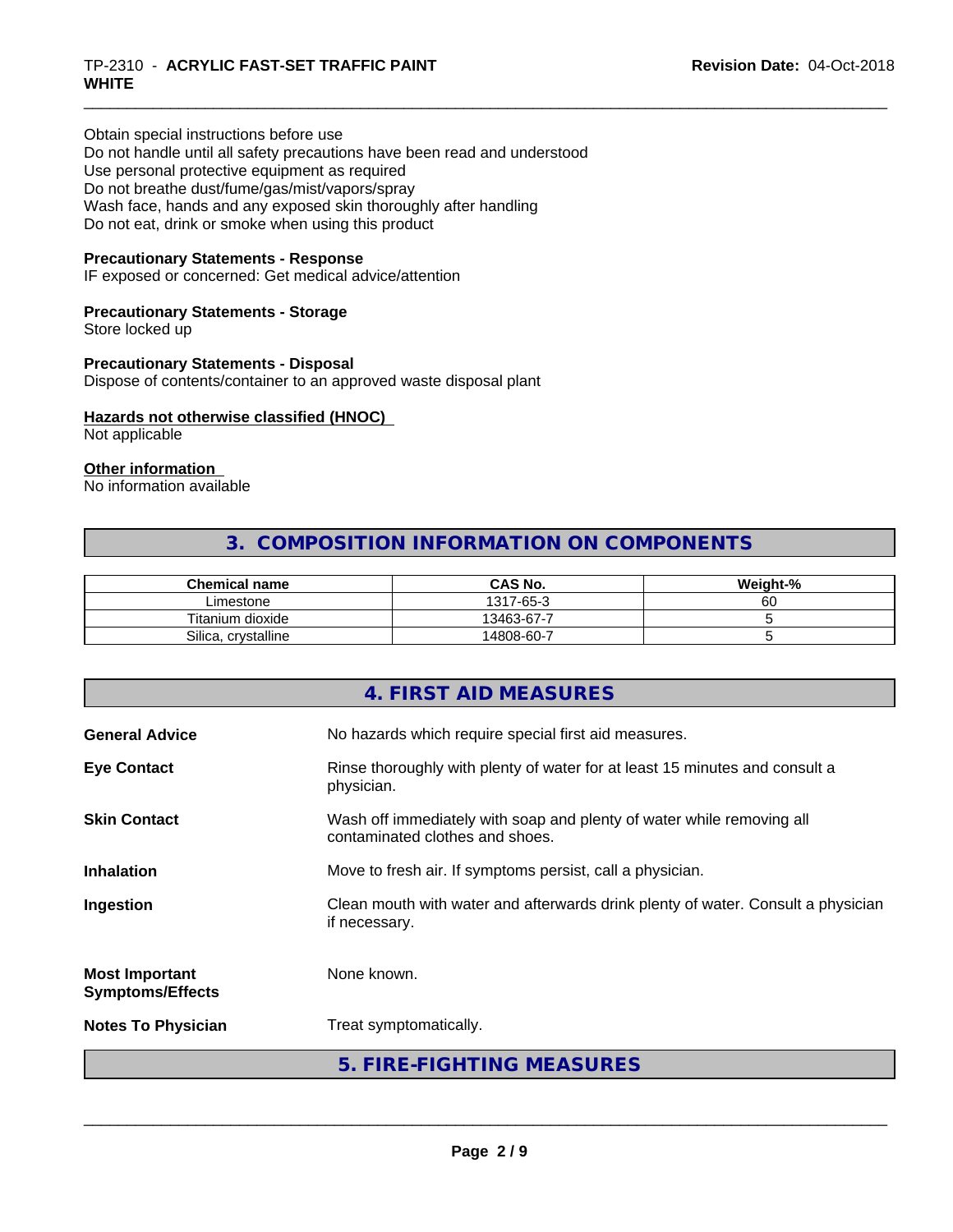| <b>Suitable Extinguishing Media</b>                                    |                                                               | Use extinguishing measures that are appropriate to local<br>circumstances and the surrounding environment.                                   |                                                    |                         |
|------------------------------------------------------------------------|---------------------------------------------------------------|----------------------------------------------------------------------------------------------------------------------------------------------|----------------------------------------------------|-------------------------|
| <b>Protective Equipment And Precautions For</b><br><b>Firefighters</b> |                                                               | As in any fire, wear self-contained breathing apparatus<br>pressure-demand, MSHA/NIOSH (approved or equivalent)<br>and full protective gear. |                                                    |                         |
| <b>Specific Hazards Arising From The Chemical</b>                      |                                                               | Closed containers may rupture if exposed to fire or<br>extreme heat.                                                                         |                                                    |                         |
| <b>Sensitivity To Mechanical Impact</b>                                |                                                               | No                                                                                                                                           |                                                    |                         |
| <b>Sensitivity To Static Discharge</b>                                 |                                                               | No.                                                                                                                                          |                                                    |                         |
| <b>Flash Point Data</b><br><b>Method</b>                               | Flash Point (°F)<br>Flash Point (°C)                          |                                                                                                                                              | Not applicable<br>Not applicable<br>Not applicable |                         |
|                                                                        | <b>Flammability Limits In Air</b>                             |                                                                                                                                              |                                                    |                         |
|                                                                        | Lower flammability limit:<br><b>Upper flammability limit:</b> |                                                                                                                                              | Not applicable<br>Not applicable                   |                         |
| <b>NFPA</b>                                                            | Health: 1                                                     | <b>Flammability: 0</b>                                                                                                                       | Instability: 0                                     | Special: Not Applicable |

#### **NFPA Legend**

- 0 Not Hazardous
- 1 Slightly
- 2 Moderate
- 3 High
- 4 Severe

*The ratings assigned are only suggested ratings, the contractor/employer has ultimate responsibilities for NFPA ratings where this system is used.*

*Additional information regarding the NFPA rating system is available from the National Fire Protection Agency (NFPA) at www.nfpa.org.*

|                                  | 6. ACCIDENTAL RELEASE MEASURES                                                                       |  |
|----------------------------------|------------------------------------------------------------------------------------------------------|--|
| <b>Personal Precautions</b>      | Avoid contact with skin, eyes and clothing. Ensure adequate ventilation.                             |  |
| <b>Other Information</b>         | Prevent further leakage or spillage if safe to do so.                                                |  |
| <b>Environmental precautions</b> | See Section 12 for additional Ecological Information.                                                |  |
| <b>Methods for Cleaning Up</b>   | Soak up with inert absorbent material. Sweep up and shovel into suitable<br>containers for disposal. |  |

**7. HANDLING AND STORAGE**

Handling **Handling** Avoid contact with skin, eyes and clothing. Avoid breathing vapors, spray mists or sanding dust. In case of insufficient ventilation, wear suitable respiratory equipment.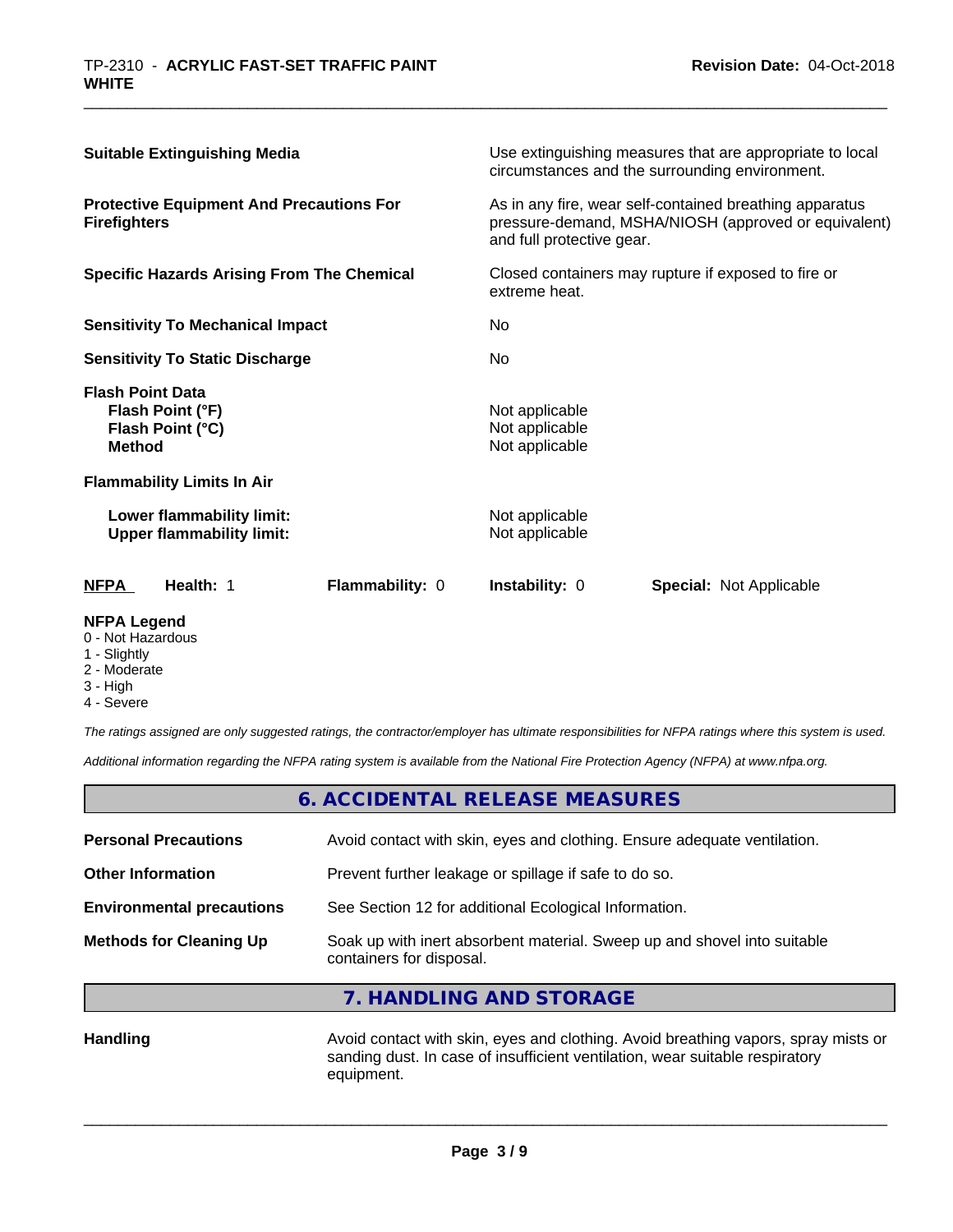**Storage** Keep container tightly closed. Keep out of the reach of children.

#### **Incompatible Materials** No information available

# **8. EXPOSURE CONTROLS/PERSONAL PROTECTION**

#### **Exposure Limits**

| <b>Chemical name</b> | <b>ACGIH TLV</b>                | <b>OSHA PEL</b>            |
|----------------------|---------------------------------|----------------------------|
| Limestone            | N/E                             | 15 mg/m <sup>3</sup> - TWA |
|                      |                                 | $5 \text{ ma/m}^3$ - TWA   |
| Titanium dioxide     | 10 mg/m $3$ - TWA               | $15 \text{ ma/m}^3$ - TWA  |
| Silica, crystalline  | $0.025$ mg/m <sup>3</sup> - TWA |                            |

#### **Legend**

ACGIH - American Conference of Governmental Industrial Hygienists Exposure Limits OSHA - Occupational Safety & Health Administration Exposure Limits N/E - Not Established

| <b>Engineering Measures</b> | Ensure adequate ventilation, especially in confined areas. |  |
|-----------------------------|------------------------------------------------------------|--|
|                             |                                                            |  |

## **Personal Protective Equipment**

| <b>Eye/Face Protection</b>    | Safety glasses with side-shields.                                                                                                   |
|-------------------------------|-------------------------------------------------------------------------------------------------------------------------------------|
| <b>Skin Protection</b>        | Protective gloves and impervious clothing.                                                                                          |
| <b>Respiratory Protection</b> | In case of insufficient ventilation wear suitable respiratory equipment.                                                            |
| <b>Hygiene Measures</b>       | Avoid contact with skin, eyes and clothing. Remove and wash contaminated<br>clothing before re-use. Wash thoroughly after handling. |

# **9. PHYSICAL AND CHEMICAL PROPERTIES**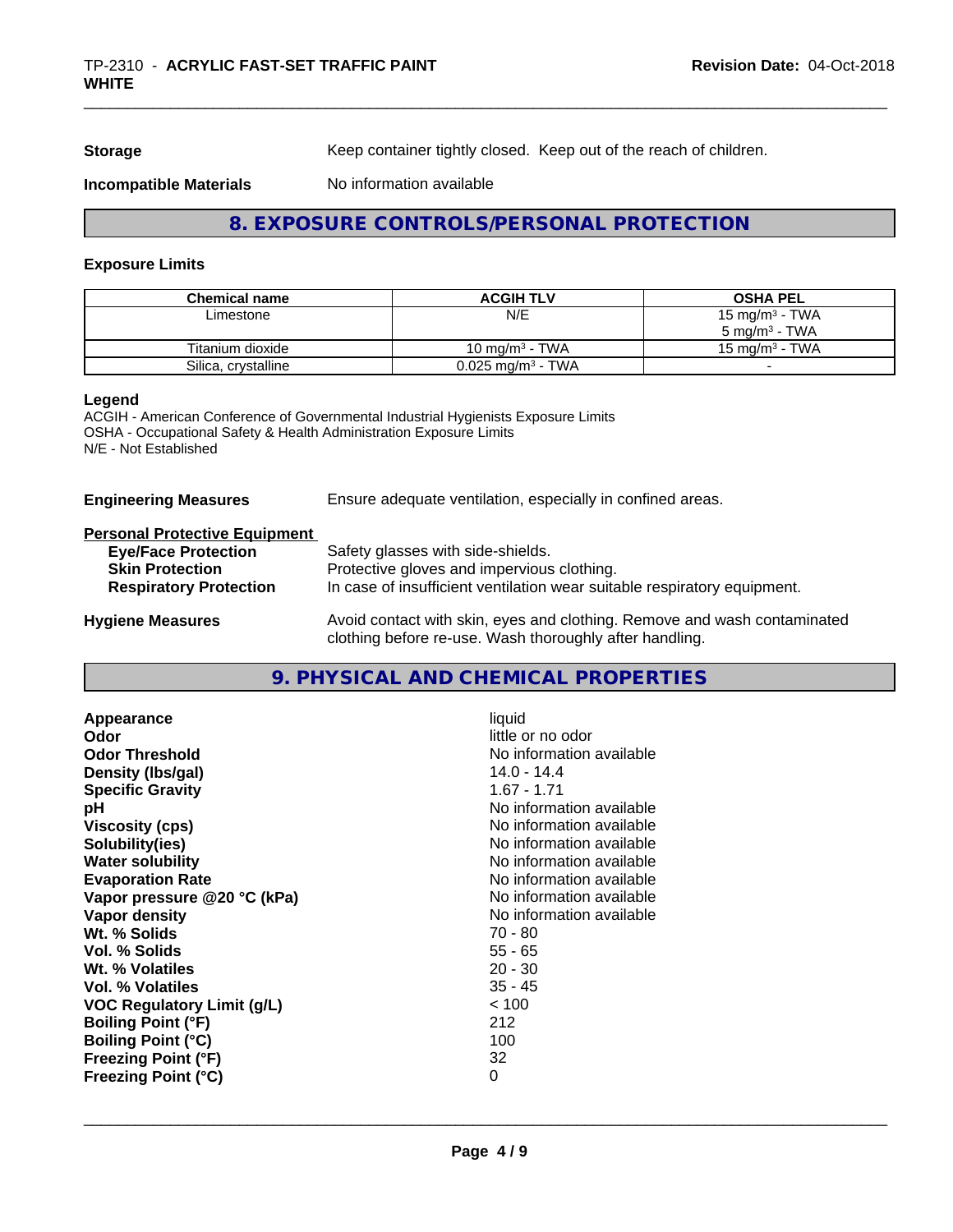- **Flash Point (°F)**<br> **Flash Point (°C)**<br> **Flash Point (°C)**<br> **C Flash Point (°C)**<br>Method **Flammability (solid, gas)**<br> **Commability limit:**<br>
Upper flammability limit:<br>
Not applicable **Upper flammability limit:**<br> **Lower flammability limit:**<br>
Not applicable<br>
Not applicable **Lower flammability limit:**<br> **Autoignition Temperature (°F)**<br>
Mo information available **Autoignition Temperature (°F)**<br> **Autoignition Temperature (°C)** No information available **Autoignition Temperature (°C)**<br> **Decomposition Temperature (°F)** No information available **Decomposition Temperature (°F) Decomposition Temperature (°C)**<br> **Partition coefficient**<br> **Partition coefficient**<br> **Partition coefficient** 
	- **Not applicable**<br>Not applicable **No information available**

# **10. STABILITY AND REACTIVITY**

| <b>Reactivity</b>                       | Not Applicable                           |
|-----------------------------------------|------------------------------------------|
| <b>Chemical Stability</b>               | Stable under normal conditions.          |
| <b>Conditions to avoid</b>              | Prevent from freezing.                   |
| <b>Incompatible Materials</b>           | No materials to be especially mentioned. |
| <b>Hazardous Decomposition Products</b> | None under normal use.                   |
| Possibility of hazardous reactions      | None under normal conditions of use.     |

# **11. TOXICOLOGICAL INFORMATION**

| <b>Product Information</b>                                                                                                                              |                                                                                                                                                                                                                                                  |  |
|---------------------------------------------------------------------------------------------------------------------------------------------------------|--------------------------------------------------------------------------------------------------------------------------------------------------------------------------------------------------------------------------------------------------|--|
| Information on likely routes of exposure                                                                                                                |                                                                                                                                                                                                                                                  |  |
|                                                                                                                                                         | Principal Routes of Exposure Eye contact, skin contact and inhalation.                                                                                                                                                                           |  |
| <b>Acute Toxicity</b>                                                                                                                                   |                                                                                                                                                                                                                                                  |  |
| <b>Product Information</b>                                                                                                                              | No information available                                                                                                                                                                                                                         |  |
| Symptoms related to the physical, chemical and toxicological characteristics                                                                            |                                                                                                                                                                                                                                                  |  |
| <b>Symptoms</b>                                                                                                                                         | No information available                                                                                                                                                                                                                         |  |
|                                                                                                                                                         | Delayed and immediate effects as well as chronic effects from short and long-term exposure                                                                                                                                                       |  |
| Eye contact<br><b>Skin contact</b>                                                                                                                      | May cause slight irritation.<br>Substance may cause slight skin irritation. Prolonged or repeated contact may dry<br>skin and cause irritation.                                                                                                  |  |
| <b>Inhalation</b><br><b>Ingestion</b><br><b>Sensitization</b><br><b>Neurological Effects</b><br><b>Mutagenic Effects</b><br><b>Reproductive Effects</b> | May cause irritation of respiratory tract.<br>Ingestion may cause gastrointestinal irritation, nausea, vomiting and diarrhea.<br>No information available<br>No information available.<br>No information available.<br>No information available. |  |
|                                                                                                                                                         |                                                                                                                                                                                                                                                  |  |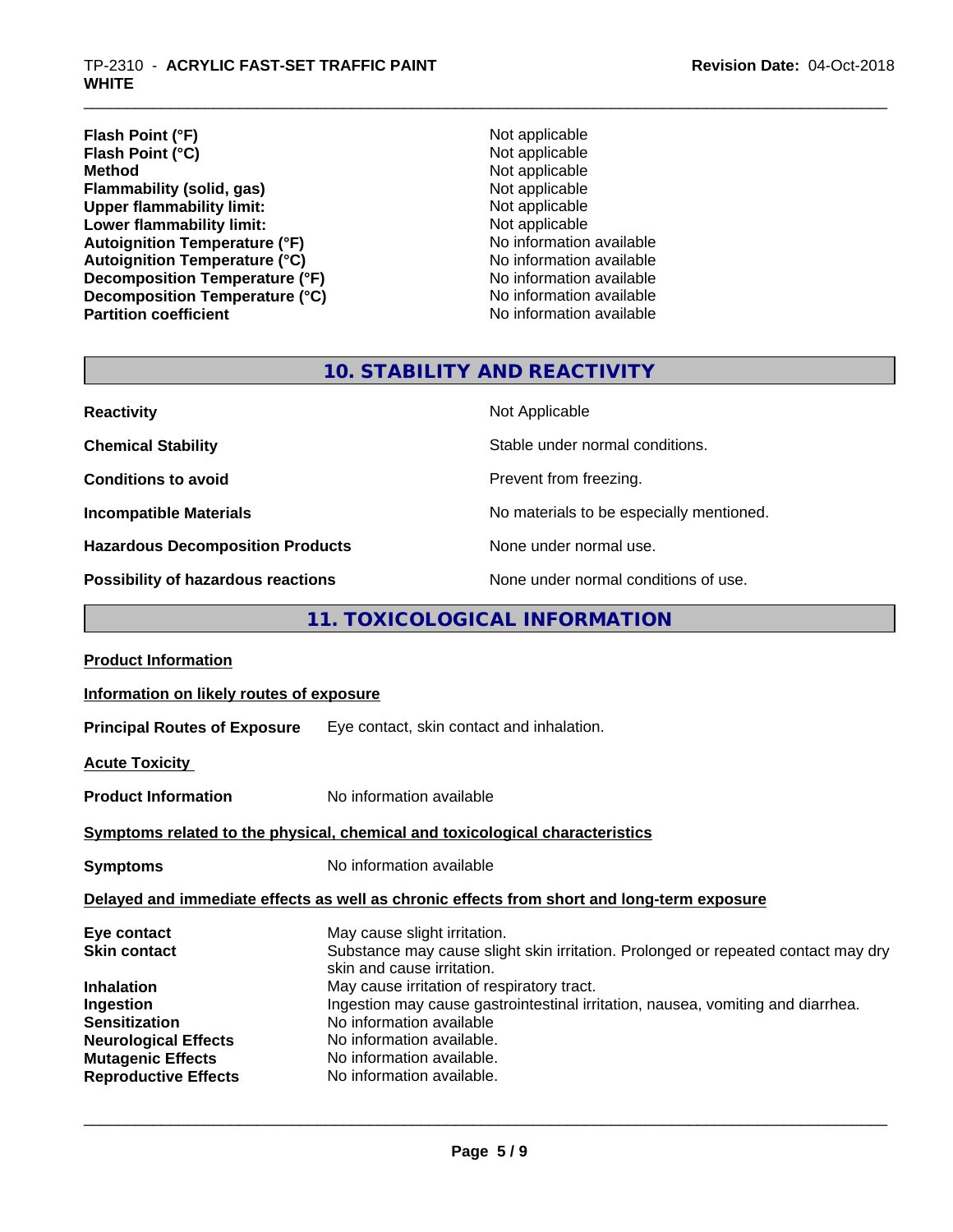| <b>Developmental Effects</b>    | No information available.                                                  |
|---------------------------------|----------------------------------------------------------------------------|
| Target organ effects            | No information available.                                                  |
| <b>STOT - single exposure</b>   | No information available.                                                  |
| <b>STOT - repeated exposure</b> | Causes damage to organs through prolonged or repeated exposure if inhaled. |
| Other adverse effects           | No information available.                                                  |
| <b>Aspiration Hazard</b>        | No information available                                                   |

#### **Numerical measures of toxicity**

#### **The following values are calculated based on chapter 3.1 of the GHS document**

**ATEmix (oral)** 36640 mg/kg

#### **Component Information**

Titanium dioxide LD50 Oral: > 10000 mg/kg (Rat) Silica, crystalline LD50 Oral: 500 mg/kg (Rat)

#### **Carcinogenicity**

*The information below indicateswhether each agency has listed any ingredient as a carcinogen:.*

| <b>Chemical name</b> | <b>IARC</b>          | <b>NTP</b>  | <b>OSHA</b> |
|----------------------|----------------------|-------------|-------------|
|                      | 2B - Possible Human  |             | Listed      |
| Titanium dioxide     | Carcinogen           |             |             |
|                      | . - Human Carcinogen | Known Human | Listed      |
| Silica, crystalline  |                      | Carcinogen  |             |

• Crystalline Silica has been determined to be carcinogenic to humans by IARC (1) when in respirable form. Risk of cancer depends on duration and level of inhalation exposure to spray mist or dust from sanding the dried paint.• Although IARC has classified titanium dioxide as possibly carcinogenic to humans (2B), their summary concludes: "No significant exposure to titanium dioxide is thought to occur during the use of products in which titanium dioxide is bound to other materials, such as paint."

#### **Legend**

IARC - International Agency for Research on Cancer NTP - National Toxicity Program OSHA - Occupational Safety & Health Administration

**12. ECOLOGICAL INFORMATION**

## **Ecotoxicity Effects**

The environmental impact of this product has not been fully investigated.

#### **Product Information**

#### **Acute Toxicity to Fish**

No information available

#### **Acute Toxicity to Aquatic Invertebrates**

No information available

#### **Acute Toxicity to Aquatic Plants**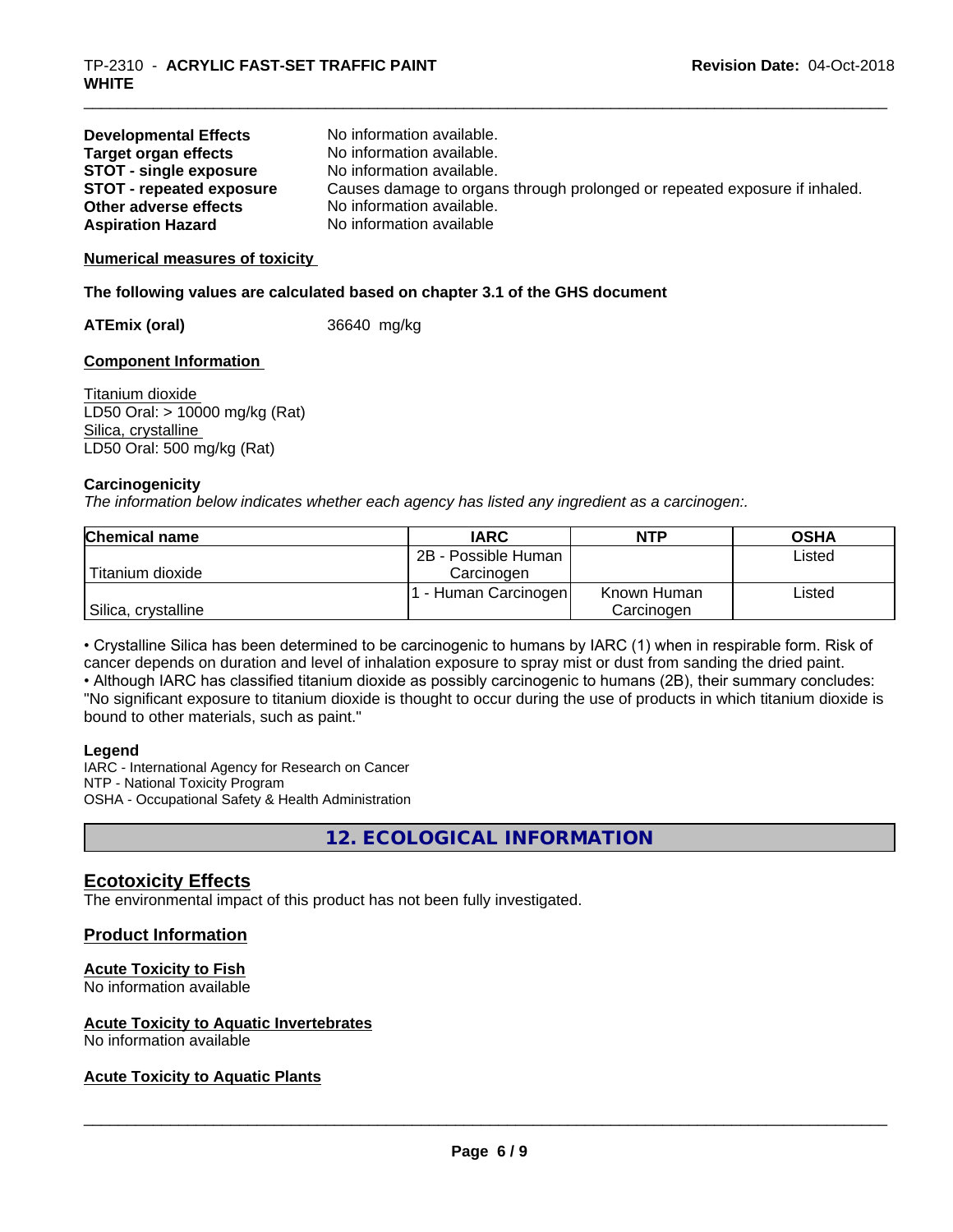No information available

# **Persistence / Degradability**

No information available.

#### **Bioaccumulation**

No information available.

#### **Mobility in Environmental Media**

No information available.

#### **Ozone**

No information available

#### **Component Information**

#### **Acute Toxicity to Fish**

Titanium dioxide  $\overline{\text{LC50:}}$  > 1000 mg/L (Fathead Minnow - 96 hr.)

## **Acute Toxicity to Aquatic Invertebrates**

No information available

## **Acute Toxicity to Aquatic Plants**

No information available

|                              | 13. DISPOSAL CONSIDERATIONS                                                                                                                                                                                               |
|------------------------------|---------------------------------------------------------------------------------------------------------------------------------------------------------------------------------------------------------------------------|
| <b>Waste Disposal Method</b> | Dispose of in accordance with federal, state, and local regulations. Local<br>requirements may vary, consult your sanitation department or state-designated<br>environmental protection agency for more disposal options. |
|                              | 14. TRANSPORT INFORMATION                                                                                                                                                                                                 |
| <b>DOT</b>                   | Not regulated                                                                                                                                                                                                             |
| <b>ICAO / IATA</b>           | Not regulated                                                                                                                                                                                                             |
| <b>IMDG/IMO</b>              | Not regulated                                                                                                                                                                                                             |
|                              | <b>15. REGULATORY INFORMATION</b>                                                                                                                                                                                         |
|                              |                                                                                                                                                                                                                           |

# **International Inventories**

| <b>TSCA: United States</b> | Yes - All components are listed or exempt. |
|----------------------------|--------------------------------------------|
| <b>DSL: Canada</b>         | Yes - All components are listed or exempt. |
|                            | One or more component is listed on NDSL.   |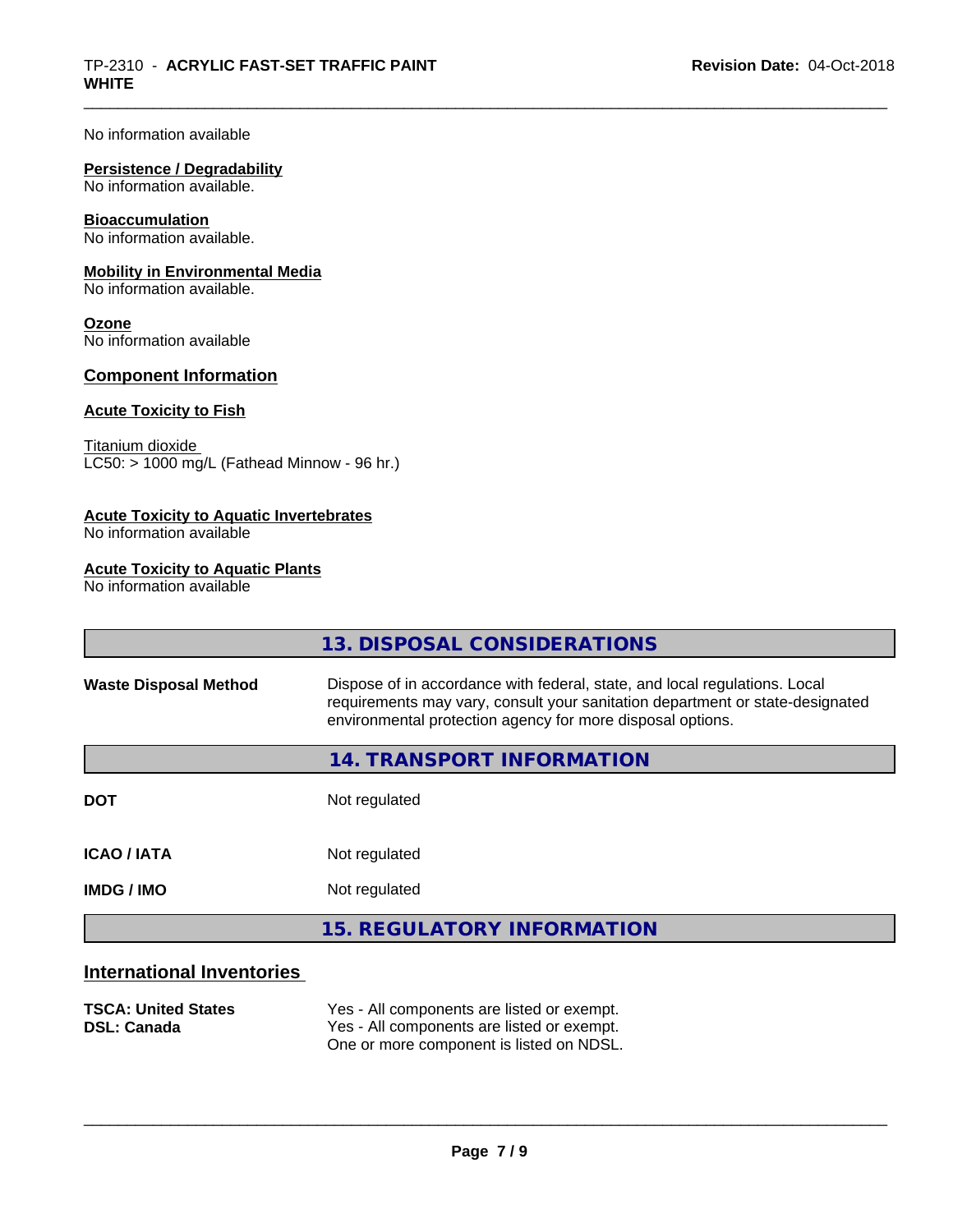# **Federal Regulations**

#### **SARA 311/312 hazardous categorization**

| Acute health hazard               | No  |  |
|-----------------------------------|-----|--|
| Chronic Health Hazard             | Yes |  |
| Fire hazard                       | No  |  |
| Sudden release of pressure hazard | Nο  |  |
| Reactive Hazard                   | Nο  |  |

### **SARA 313**

Section 313 of Title III of the Superfund Amendments and Reauthorization Act of 1986 (SARA). This product contains a chemical or chemicals which are subject to the reporting requirements of the Act and Title 40 of the Code of Federal Regulations, Part 372:

*None*

**Clean Air Act,Section 112 Hazardous Air Pollutants (HAPs) (see 40 CFR 61)**

This product contains the following HAPs:

*None*

# **US State Regulations**

# **California Proposition 65**

**AN** WARNING: Cancer and Reproductive Harm– www.P65warnings.ca.gov

#### **State Right-to-Know**

| <b>Chemical name</b>   | <b>Massachusetts</b> | <b>New Jersey</b> | Pennsylvania |
|------------------------|----------------------|-------------------|--------------|
| ∟imestone              |                      |                   |              |
| Titanium dioxide       |                      |                   |              |
| Silica.<br>crystalline |                      |                   |              |

#### **Legend**

X - Listed

# **16. OTHER INFORMATION**

**HMIS** - **Health:** 3\* **Flammability:** 0 **Reactivity:** 0 **PPE:** -

 $\overline{\phantom{a}}$  ,  $\overline{\phantom{a}}$  ,  $\overline{\phantom{a}}$  ,  $\overline{\phantom{a}}$  ,  $\overline{\phantom{a}}$  ,  $\overline{\phantom{a}}$  ,  $\overline{\phantom{a}}$  ,  $\overline{\phantom{a}}$  ,  $\overline{\phantom{a}}$  ,  $\overline{\phantom{a}}$  ,  $\overline{\phantom{a}}$  ,  $\overline{\phantom{a}}$  ,  $\overline{\phantom{a}}$  ,  $\overline{\phantom{a}}$  ,  $\overline{\phantom{a}}$  ,  $\overline{\phantom{a}}$ 

#### **HMIS Legend**

- 0 Minimal Hazard
- 1 Slight Hazard
- 2 Moderate Hazard
- 3 Serious Hazard
- 4 Severe Hazard
- \* Chronic Hazard
- X Consult your supervisor or S.O.P. for "Special" handling instructions.